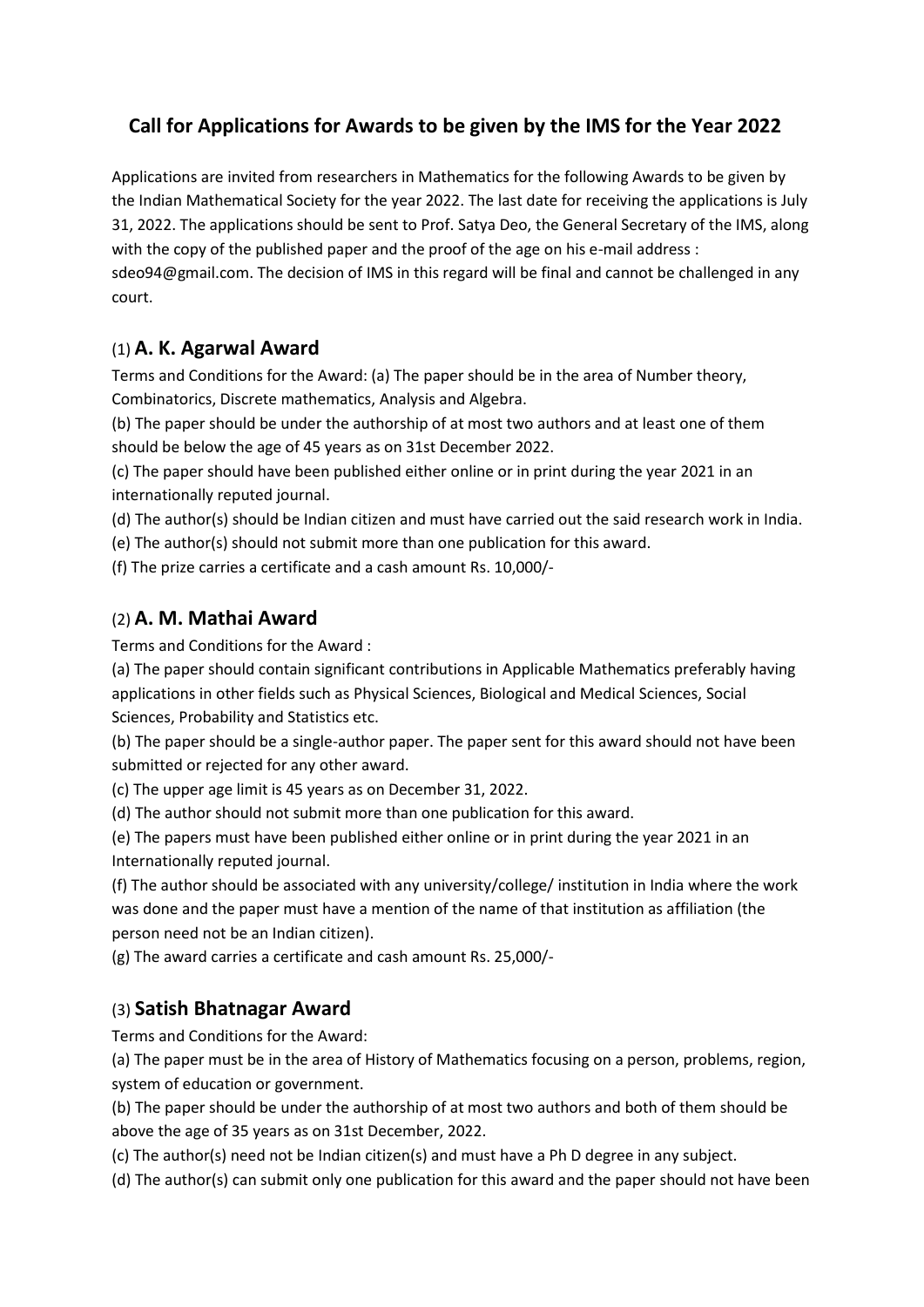submitted for any other IMS award.

(e) The award consists of a citation and a cash prize of Rs. 10,000/-. Nominations for this award will also be considered.

### (4) **Subhash Bhatt Award**

Terms and Conditions for the Award:

(a) The paper should be in the area of Functional Analysis/ Harmonic Analysis/ Operator Theory and related areas.

(b) The paper should have been published either online or in print in an internationally reputed journal during the year 2021.

(c)The paper should be under the authorship of at most two authors and at least one of them should be below the age of 45 years as on 31st December, 2022.

(d) The author(s) should be Indian citizen and must have carried out the said research work in India.

(e) The author(s) can submit only one publication for this award and the paper should not have been submitted for any other IMS award.

(f)The award carries a citation and a cash prize of Rs 25,000.

## (5**) P. K. Jain Award**

Terms and Conditions for the Award:

(a) The paper should be in the area of Complex Analysis/ Functional Analysis/ Harmonic Analysis/ Operator Theory and related areas.

(b) The paper should have been published either online or in print in an internationally reputed journal during the year 2021.

(c)The paper should be under the authorship of at most two authors and at least one of them should be below the age of 45 years as on 31st December, 2022.

(d) The author(s) should be Indian citizen and must have carried out the said research work in India.

(e) The author(s) can submit only one publication for this award and the paper should not have been submitted for any other IMS award.

(f)The award carries a citation and a cash prize of Rs 25,000.

## (6**) B.N. Waphare Award:**

The terms and conditions for the award

(a)The award is for the best research paper published in the area of Lattice Theory, Graph Theory, Combinatorics, Non-commutative rings and related areas. The paper should contain significant contributions in the areas of (i) Lattice Theory, Partially Ordered Sets and related areas, (ii) Graph Theory, Matroid Theory, Combinatorics and related areas and, (iii) Non-commutative rings and rings with involution, Baer \*-rings and related areas. Preference will be given to areas listed in (i) in the year 2022. In case a paper is not found suitable in the stipulated area of research in a particular year then the paper for award may be considered from other areas also.

(b) The paper should have been published either online or in print in an internationally reputed journal during the previous year to the year of Annual Conference in which the award is to be conferred, e.g., for the award to be given in the Annual Conference of the year 2022, the papers published in 2021 will be considered.